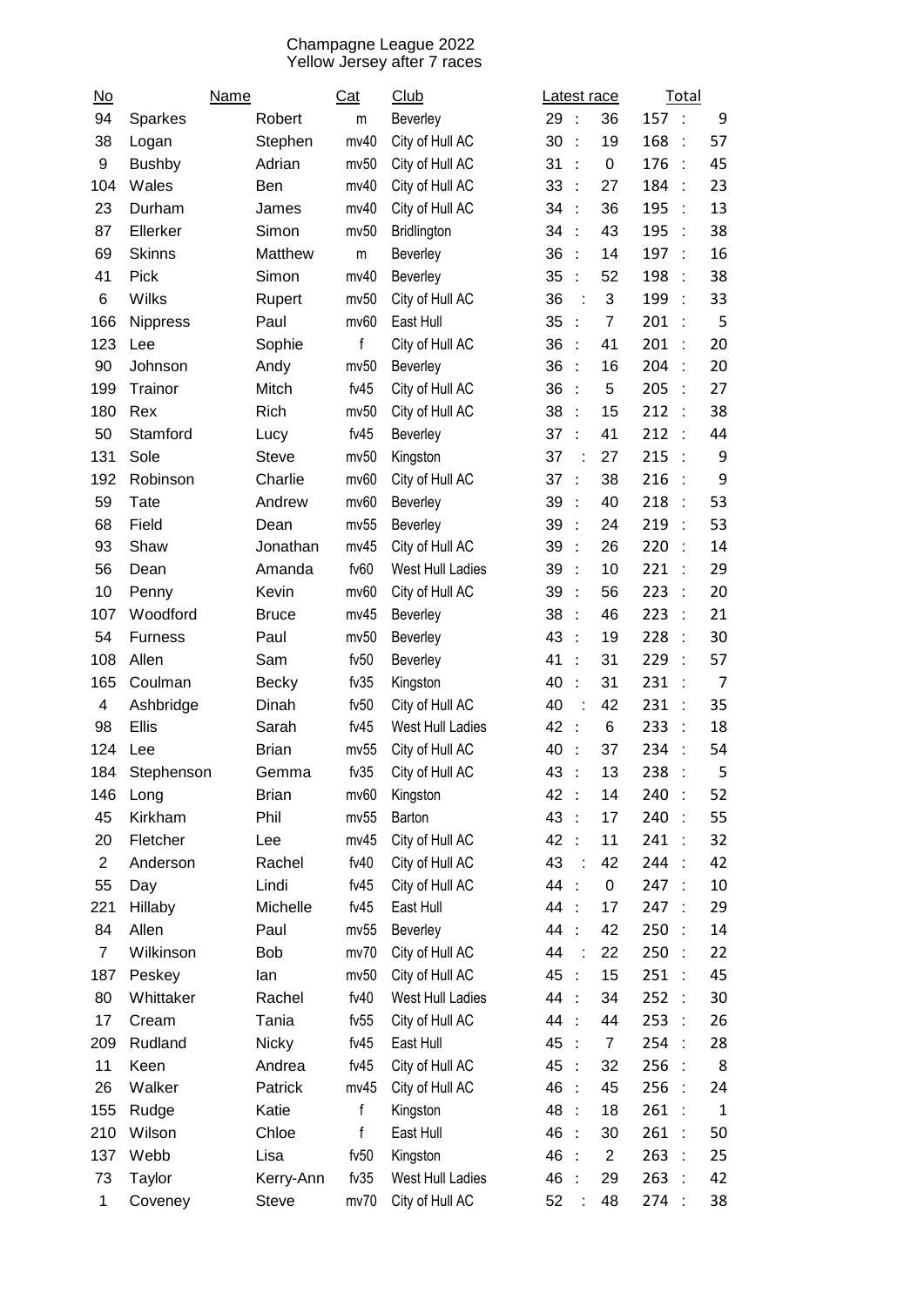| 121 | Diaz           | Maria     | fv $55$ | West Hull Ladies   | 52: |                      | 52 | 276     |           | 37 |
|-----|----------------|-----------|---------|--------------------|-----|----------------------|----|---------|-----------|----|
| 176 | <b>Bradley</b> | Amy       | f       | West Hull Ladies   | 47  | $\ddot{\phantom{1}}$ | 28 | 278     | $\cdot$ : | 48 |
| 36  | Farrow         | Kay       | fv $65$ | <b>Beverley</b>    | 50  | $\cdot$ :            | 38 | 282     |           | 16 |
| 66  | <b>McManus</b> | Kevin     | mv65    | City of Hull AC    | 51: |                      | 2  | 285     |           | 56 |
| 170 | Hemingway      | Christine | fv60    | City of Hull AC    | 54  | $\cdot$ :            | 44 | 290     |           | 8  |
| 191 | Clarke         | Paul      | mv75    | Kingston           | 51  | $\cdot$ :            | 23 | 296     |           | 23 |
| 217 | Henderson      | Eileen    | fv60    | City of Hull AC    | 52: |                      | 51 | 299     | ÷         | 57 |
| 39  | Cooke          | Carol     | fv60    | Beverley           | 56: |                      | 32 | $306$ : |           | 9  |
| 143 | Taylor         | Les       | mv70    | White City         | 55  | $\cdot$ :            | 1  | 312     | ÷         | 50 |
| 34  | Williamson     | Cat       | fv60    | Beverley           | 58: |                      | 1  | 314     |           | 40 |
| 169 | Foster         | David     | mv65    | <b>Bridlington</b> | 59: |                      | 58 | 320     | ÷         | 36 |
| 178 | <b>Benson</b>  | Rachel    | fv $45$ | White City         | 67: |                      | 51 | 368     |           | 53 |
| 79  | Gibson         | Chris     | mv60    | Beverley           | 70  | $\cdot$ :            | 36 | 393     | ÷         | 12 |
| 97  | Harrison       | Frank     | mv80    | City of Hull AC    | 71: |                      | 3  | 394     |           | 39 |
| 171 | Carrick        | Mary      | fv70    | East Hull          | 77: |                      | 28 | 460     | t         | 3  |